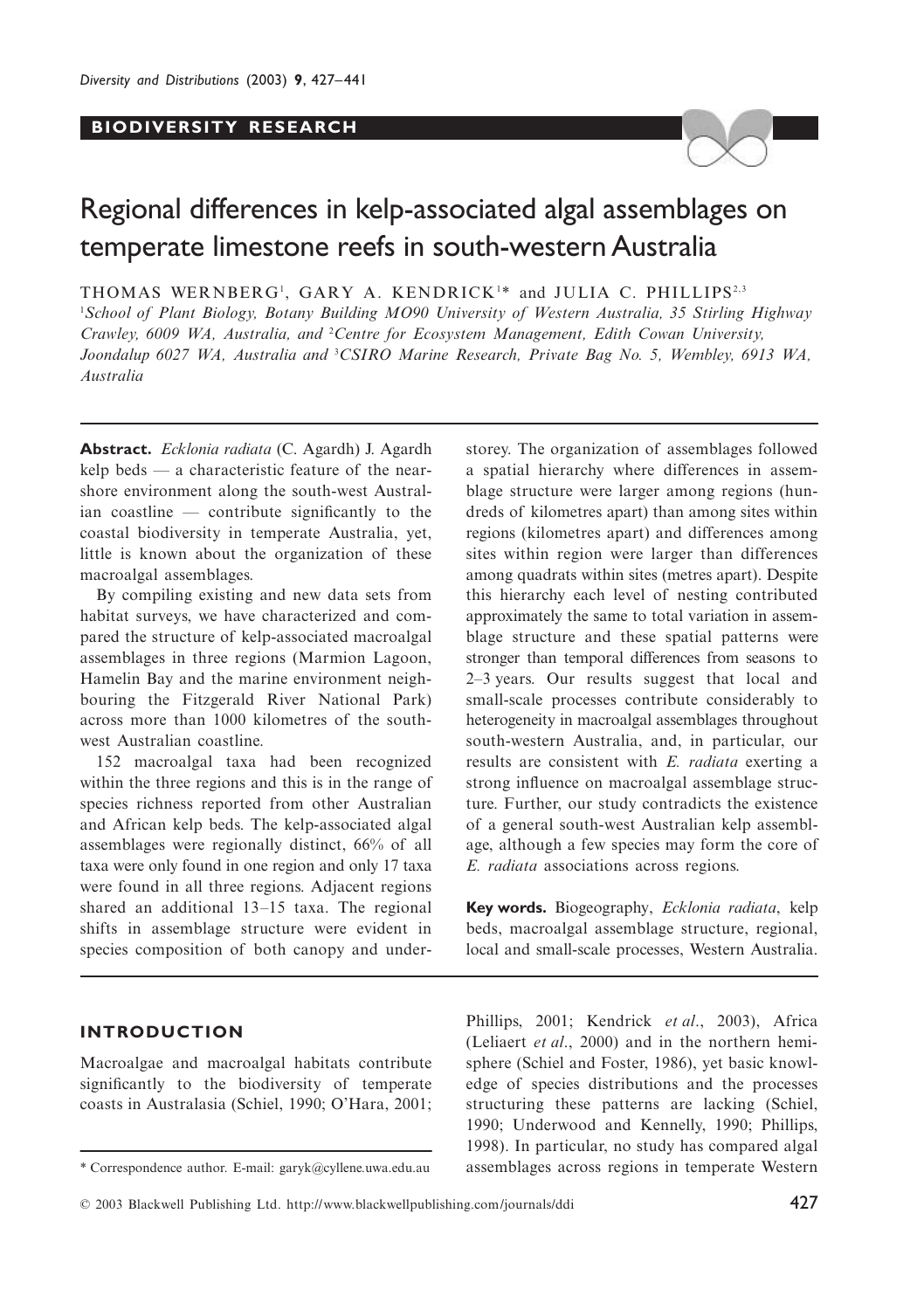Australia and species-level studies are needed, not only to further our understanding of Australian kelp bed ecology, but also to understand largerscale patterns in species diversity (Phillips, 2001).

# **Temperate limestone reefs in Western Australia**

Nearshore limestone reefs are a prominent feature along more than 1600 kilometres of the south-west Australian coastline where they run almost unbroken from Shark Bay to Cape Leeuwin (Searle and Semeniuk, 1985) and mixed with granite reefs from Cape Leeuwin to Esperance (Kendrick, 1999). These reefs are linked through the dominant oceanographic feature influencing temperate Western Australia: the warm surface waters of the Leeuwin Current that flow south along the continental slope on the west coast and eastward on the continental shelf on the southern coast of Western Australia (Pearce, 1991). This current is strongest in austral winter and moderates winter seawater temperatures for the western and southern coasts of Western Australia (Fig. 1). The common kelp, *Ecklonia radiata* (C. Agardh) J. Agardh, which grows to a length of 1–2 meters (Wernberg *et al*., 2003), is the dominant foliose alga on most nearshore limestone reefs (Phillips *et al*., 1997; Kendrick *et al*., 2003) where it forms a distinct habitat generally referred to as a kelp forest or a kelp bed (Steinberg and Kendrick, 1999).

#### **Heterogeneity in Australian kelp beds**

The dominance of *Ecklonia radiata* creates an impression of a homogeneous habitat across a range of spatial extents from metres to hundreds of kilometres or more. Even so, numerous studies over the past two decades have emphasized how community structure (i.e. the relative species composition, Foster, 1990) of *E. radiata* beds is variable over multiple temporal and spatial scales (Hatcher, 1989; Underwood *et al*., 1991; Kennelly and Underwood, 1992, 1993; Phillips *et al*., 1997; Kendrick *et al*., 1999a, 2003; Andrew and O'Neill, 2000; Fowler-Walker and Connell, 2002). The processes behind this heterogeneity include direct and indirect interactions among macroalgae (Kennelly, 1987a, 1989), grazing (Andrew and Jones, 1990; Andrew, 1993; Andrew and O'Neill, 2000),



**Fig. 1** Location of the three study regions: Marmion Lagoon, Hamelin Bay and Fitzgerald River along the Western Australian coastline. Short dashes are summer (February) and long dashes are Winter (August) isotherms (after Pearce, 1991).

hydrodynamic gradients (Hatcher, 1989; Phillips *et al*., 1997) and large-scale environmental clines and biogeography (Huisman *et al*., 1998; Phillips, 2001). Despite this large research effort the organization (i.e. causes of structure, Foster, 1990) of these kelp beds appears complex and remains poorly understood. Therefore, only limited generalizations about the spatio-temporal variability of communities in these subtidal habitats have been possible (Schiel, 1990; Underwood and Kennelly, 1990; Kennelly and Underwood, 1992; Fowler-Walker and Connell, 2002). Indeed, the answer to a fundamental question remains ambiguous: are kelp beds just loose associations of species with no consistent patterns other than the presence of kelp (Kennelly and Underwood, 1992) or are they organized habitats with predictable patterns of community structure (Melville and Connell, 2001; Fowler-Walker and Connell, 2002)?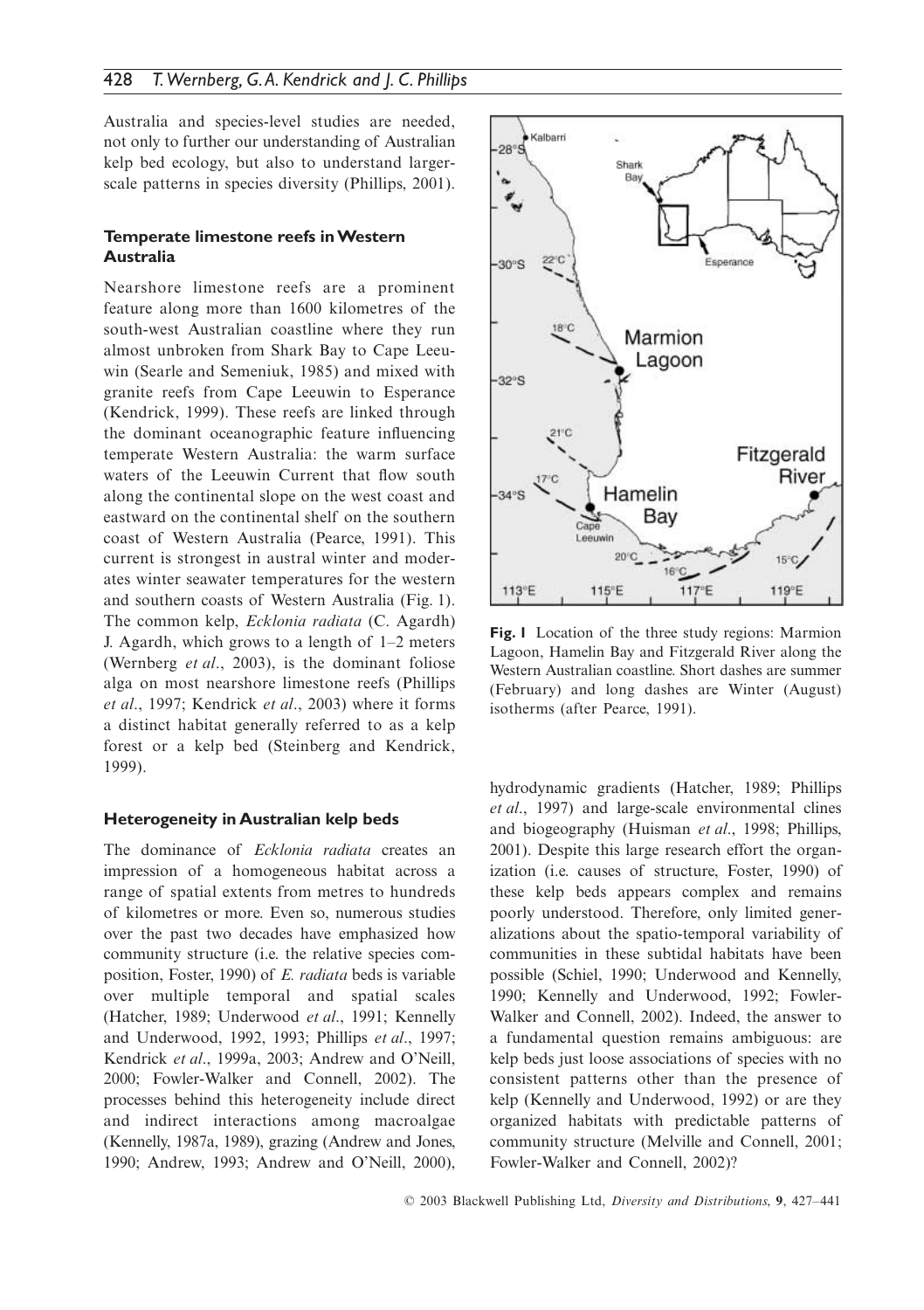Identifying spatial scales of significant variation is a primary step in generating hypotheses about spatial organization for experimental testing (Underwood and Petraitis, 1993). For example, on scales of regions hundreds of kilometres apart, variation in kelp-associated macroalgal assemblages may be caused by geographical clines in the contemporary environment (Anderson *et al*., 1997; Middelboe *et al*., 1997; Huisman *et al*., 1998; Leliaert *et al*., 2000; Phillips, 2001) or historical constraints on biogeography (Phillips, 2001). Local variation, among sites separated by kilometres, may originate from differences in geology (Wells *et al*., 1989; O'Hara, 2001; Harman *et al*., 2003a) or exposure to waves (Shepherd and Womersley, 1970; Phillips *et al*., 1997; Collings and Chesire, 1998; Leliaert *et al*., 2000). Small-scale variation, i.e. among quadrats separated by metres, may be caused by differences in kelp canopy cover (Kennelly, 1989; Kendrick *et al*., 1999a, 2003; Melville and Connell, 2001) or the grazing activity of fish and invertebrates (Andrew and Jones, 1990; Andrew, 1993). Estimating the relative importance of variation at each of these spatial scales may therefore provide information on the relative importance of the different processes structuring kelp beds in Western Australia and give a point of comparison to other temperate *Ecklonia radiata* kelp beds in Australia, New Zealand and Africa.

# **Aim and predictions**

The aim of this study was to characterize regional patterns in species richness and composition of macroalgal assemblages associated with kelp beds in south-western Australia, and to identify the relative importance of regional, local and small-scale processes in the organization of these assemblages.

We tested three competing models (Cleland, 2001) of macroalgal assemblage organization on limestone reefs in Western Australia. We do not consider these models mutually exclusive, but use them as a heuristic tool: regional scale organization of assemblage structure predicts large differences among regions, and relatively small differences among smaller spatial scales, because assemblages change gradually over hundreds of kilometres without being markedly affected by local or small-scale processes. Local-scale control of assemblage structure predicts large differences among sites within

regions as assemblages respond to broad (kilometres) environmental conditions, and small-scale assemblage organization predicts large variation among quadrats metres apart because many ecological processes such as canopy — understorey interactions takes place on these spatial scales (Kennelly, 1989; Kendrick *et al*., 1999a, 2003; Connell, 2003; Wernberg, 2003).

To test these predictions we collated and compared data on algal assemblage structure in *Ecklonia radiata* kelp beds from surveys of the limestone reefs in three regions of temperate south-western Australia (Table 1). The surveys were made in different years (1996, 1998 and 1999) and at slightly different times of the year. As a consequence of this weakness in the analysis we also estimated the potentially confounding effects of interannual and seasonal differences (Underwood and Petraitis, 1993) from within two of the regions.

# **METHODS**

## **Study sites**

The data presented in this study were collected from Marmion Lagoon (31°50′S, 115°42′E), Hamelin Bay (34°14′S, 115°01′E) and the marine environment neighbouring the Fitzgerald River National Park (hereafter referred to as Fitzgerald River; 33°56′S, 120°07′E). These three regions are distributed along more than 1000 kilometres of coastline around the south-western corner of Australia (Fig. 1) and cover two-thirds of the distribution range of temperate limestone reefs in south-west Australia (Searle and Semeniuk, 1985).

All three regions are characterized by a series of limestone reefs, were approximately the same depth and similar range of wave exposures. Marmion Lagoon is characterized by a series of three high relief  $(2 \text{ m})$  limestone ridges that run parallel to the shore onshore, 3 and 5 kilometres offshore, but low relief reef platforms are also abundant (Phillips *et al*., 1997). The main reef system is approximately 15 kilometres long and most reefs are found within 3–10 m depth. The region has its name from the sheltered waters behind the innermost reef line, but the majority of reefs are located outside of this. In Hamelin Bay the reef system is dominated by several small limestone islands and granitic outcrops (Harman *et al*., 2003a). Both limestone and granite reefs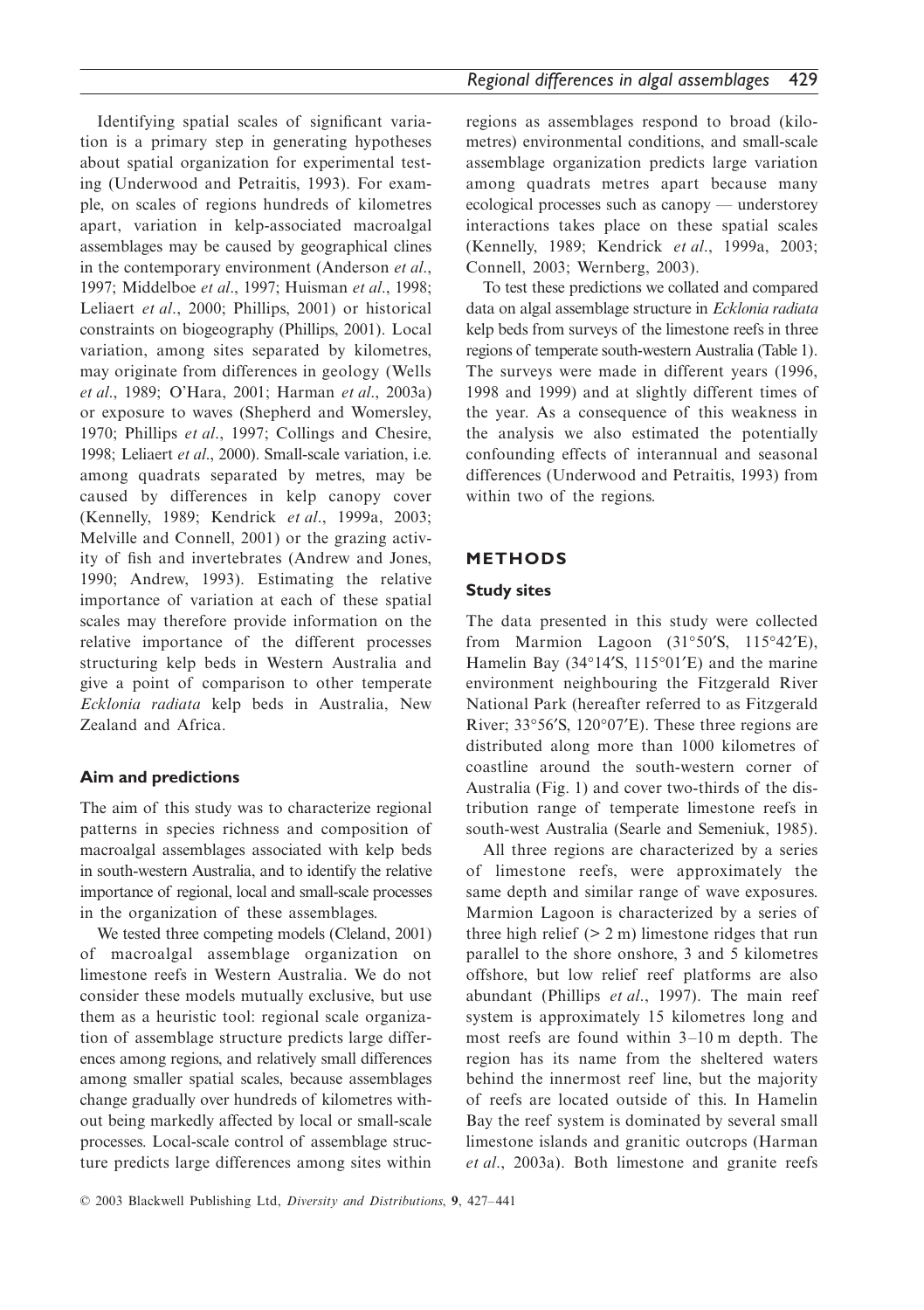| Data<br>set             | Used in<br>analysis    | Time of<br>sampling               | No. of<br><b>Sites</b> | No. of<br>Quadrats | Sampling design<br>published in                                                                                                                                                                                                                                                                  | Collected by and/<br>or published in                  |
|-------------------------|------------------------|-----------------------------------|------------------------|--------------------|--------------------------------------------------------------------------------------------------------------------------------------------------------------------------------------------------------------------------------------------------------------------------------------------------|-------------------------------------------------------|
|                         | <b>Marmion Lagoon</b>  |                                   |                        |                    |                                                                                                                                                                                                                                                                                                  |                                                       |
| MAR1                    | R                      | $Apr-May$<br>1996                 | 9                      | 90                 | Haphazard allocation of<br>10 quadrats within 3<br>sites nested within 3 wave<br>exposure levels. Algae<br>harvested and identified.                                                                                                                                                             | Phillips et al.<br>(1997), Kendrick<br>et al. (1999a) |
| MAR <sub>2</sub>        | $T_{1}$                | Nov 2000                          | 6                      | 18                 | Haphazard allocation of<br>3 quadrats within 3 sites<br>nested within 2 wave<br>exposure levels. Sites<br>selected as $> 60\%$<br>kelp canopy cover.<br>Algae identified<br>in situ by G.A. Kendrick                                                                                             | T. Wernberg and<br>G.A. Kendrick                      |
| MAR3<br>MAR4            | $T_{\perp}$<br>$T_{3}$ | Nov 2001<br>May 1999-<br>Apr 2001 | 6<br>1                 | 18<br>85           | As for MAR2.<br>Haphazard allocation<br>of 5 quadrats within<br>1 site at each of<br>17 monthly sampling<br>times. Algae harvested<br>and identified.                                                                                                                                            | As MAR2<br>T. Wernberg                                |
| <b>Hamelin Bay</b>      |                        |                                   |                        |                    |                                                                                                                                                                                                                                                                                                  |                                                       |
| HAM1                    | R, T <sub>2</sub>      | Jan-Feb<br>1999                   | 6                      | 35                 | Haphazard allocation of<br>5–6 quadrats within<br>sites evenly distributed across<br>the region to sample a range of<br>physical environments. Algae<br>harvested and identified.                                                                                                                | Kendrick et al.<br>(1999b)                            |
| HAM2                    | T <sub>2</sub>         | Feb 2000                          | 3                      | 36                 | Haphazard allocation of<br>6 quadrats within high and<br>low relief limestone<br>reefs nested within sites. Algae<br>harvested and WW determined.                                                                                                                                                | G.A. Kendrick<br>and N. Harman                        |
| HAM3                    | $T_{2}$                | Feb 2001                          | 3                      | 54                 | As for HAM2, number of<br>quadrats increased to 9 per site.                                                                                                                                                                                                                                      | G.A. Kendrick<br>and N. Harman                        |
| <b>Fitzgerald River</b> |                        |                                   |                        |                    |                                                                                                                                                                                                                                                                                                  |                                                       |
| FIT                     | R                      | Feb-Mar<br>1998                   | 8                      | 84                 | 8–10 quadrats located at 10 m<br>intervals along a transect within<br>sites distributed across major<br>physical habitats. Algae identified<br>in situ. Large data set subsampled<br>to only include samples from<br>limestone reefs collected by<br>G.A. Kendrick to minimize<br>observer bias. | Kendrick in<br>Bancroft and<br>Davidson (2000)        |

**Table 1** Sampling statistics for the data sets included in the analyses. Sites and quadrats were separated by 1–3 km and 1–10 m, respectively. A 0.25-m2 quadrat was used in all data sets

 $R =$  regional comparison,  $T =$  Temporal comparison 1, 2 or 3.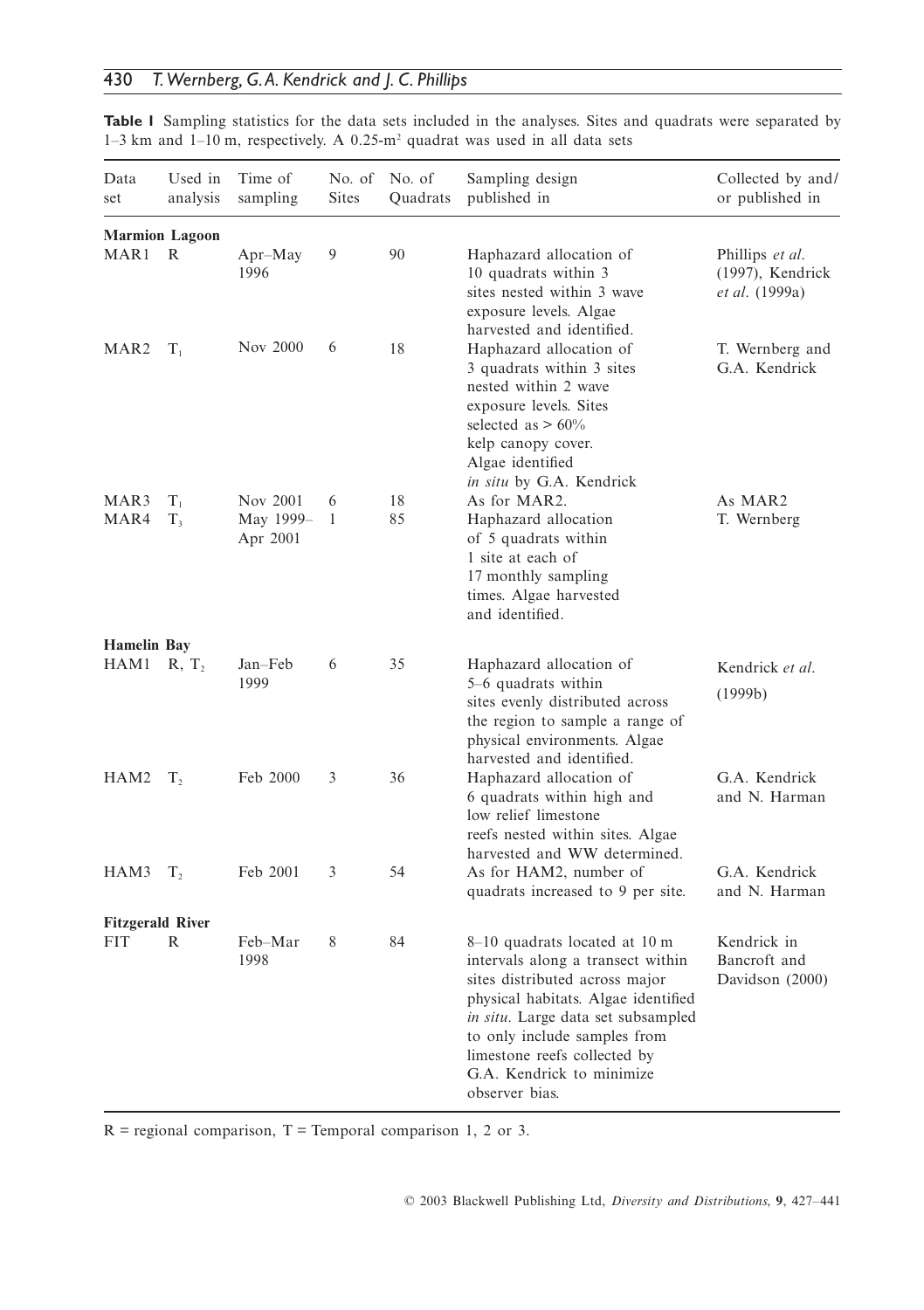| Data set         | No. of species found | No. of species max              | Saturation<br>$\frac{1}{2}$ found of max) |
|------------------|----------------------|---------------------------------|-------------------------------------------|
| MAR <sub>1</sub> | 67                   | $80.1 \pm 0.8$ ( $r^2 = 0.99$ ) | 83.6                                      |
| MAR <sub>2</sub> | 43                   | $49.9 \pm 0.5$ ( $r^2 = 0.99$ ) | 86.2                                      |
| MAR3             | 40                   | $47.4 \pm 0.9$ ( $r^2 = 0.98$ ) | 84.4                                      |
| MAR4             | 94                   | $99.3 \pm 0.5$ ( $r^2 = 0.99$ ) | 94.7                                      |
| HAM1             | $66(63*)$            | $81.2 \pm 1.2$ ( $r^2 = 0.99$ ) | 81.3                                      |
| HAM2             | 45                   | $56.3 \pm 0.8$ ( $r^2 = 0.98$ ) | 79.0                                      |
| HAM3             | 56                   | $68.2 \pm 0.8$ ( $r^2 = 0.99$ ) | 82.1                                      |
| <b>FIT</b>       | 87                   | $97.5 \pm 0.5$ ( $r^2 = 0.99$ ) | 89.2                                      |

**Table 2** Species richness, observed and estimated, of each data set. No. of species max is the parameter estimate ( $\pm$  SE) for the asymptote of a hyperbolic function fitted to the species-sample data,  $r^2$  is the correlation coefficient for the hyperbolic regression model

\* when standardized with HAM2 and HAM3 for the temporal comparison. MAR = Marmion Lagoon,  $HAM = Hamelin$  Bay,  $FIT = Fitzgerald$  River.

are found in the region, which extends from Hamelin Bay itself southward 10 km into the adjacent Foul Bay. Most reefs are found in depths less than 15 m, but offshore reefs continue beyond 30 m. The limestone reefs in Fitzgerald River occur as a series of offshore ridges much like Marmion Lagoon. They occur from Hopetoun to Starvation Boat Harbour, approximately 30 km to the east, and consist mainly of narrow platforms parallel to the coastline at depths of 3– 15 m. Granitic islands and outcrops are also common offshore and to the west of the study area.

## **Assemblage data**

We define 'assemblage' as the macroalgae of temperate limestone reefs in Western Australia (Fauth *et al*., 1996). Assemblage data were collected from a number of sites in each of the three regions (Table 1). All sites included were limestone reefs in the depth range 7–10 m. Large (> ∼1 centimetre) epilithic macroalgae were sampled within 0.25 m<sup>2</sup> quadrats by SCUBA diving and either harvested for identification in the laboratory or identified *in situ*; in the latter case reference material was brought back for further identification. Assemblage data were standardized for analyses among the relevant data sets (Table 1) by grouping all lower taxa under their highest common taxon (usually genus) whenever there were inconsistent levels of identification. This has been demonstrated to have little effect

on the overall assessment of patterns of diversity in south-western Australian algal assemblages (Harman *et al*., 2003b). Unidentified groups of encrusting algae (e.g. 'corallines and crust', 'brown crusts' and 'red crusts') were not used in multivariate analyses. Algal taxonomic nomenclature followed. Womersley (1984, 1987, 1994, 1996, 1998), Huisman and Walker (1990) and Huisman (2000). A complete list of taxa can be found as an online appendix at the journal website.

To estimate how well each data set described the assemblage it sampled, species-sample curves showing the increase in new species detected as the number of samples (quadrats) increased, were generated by permutation of the species-sample matrix (Primer ver. 5.2.0, Clarke and Gorley, 2001). A hyperbolic function was found to model the data accurately  $(r^2 > 0.98;$  Table 2) and was fitted to each species-sample curve (Sigmaplot ver. 4.01). The asymptote was used as an estimate of the maximum number of detectable species in the assemblage. Saturation was calculated as the total number of species found relative to the estimated maximum number of detectable species. The estimate of maximum detectable species is specific to the sampling method and the saturation is a measure of adequacy of sampling effort (number of quadrats) given the limitations of the method. The relationship between sampling effort and species richness was analysed with Pearson's Product — Moment Correlation (Zar, 1996).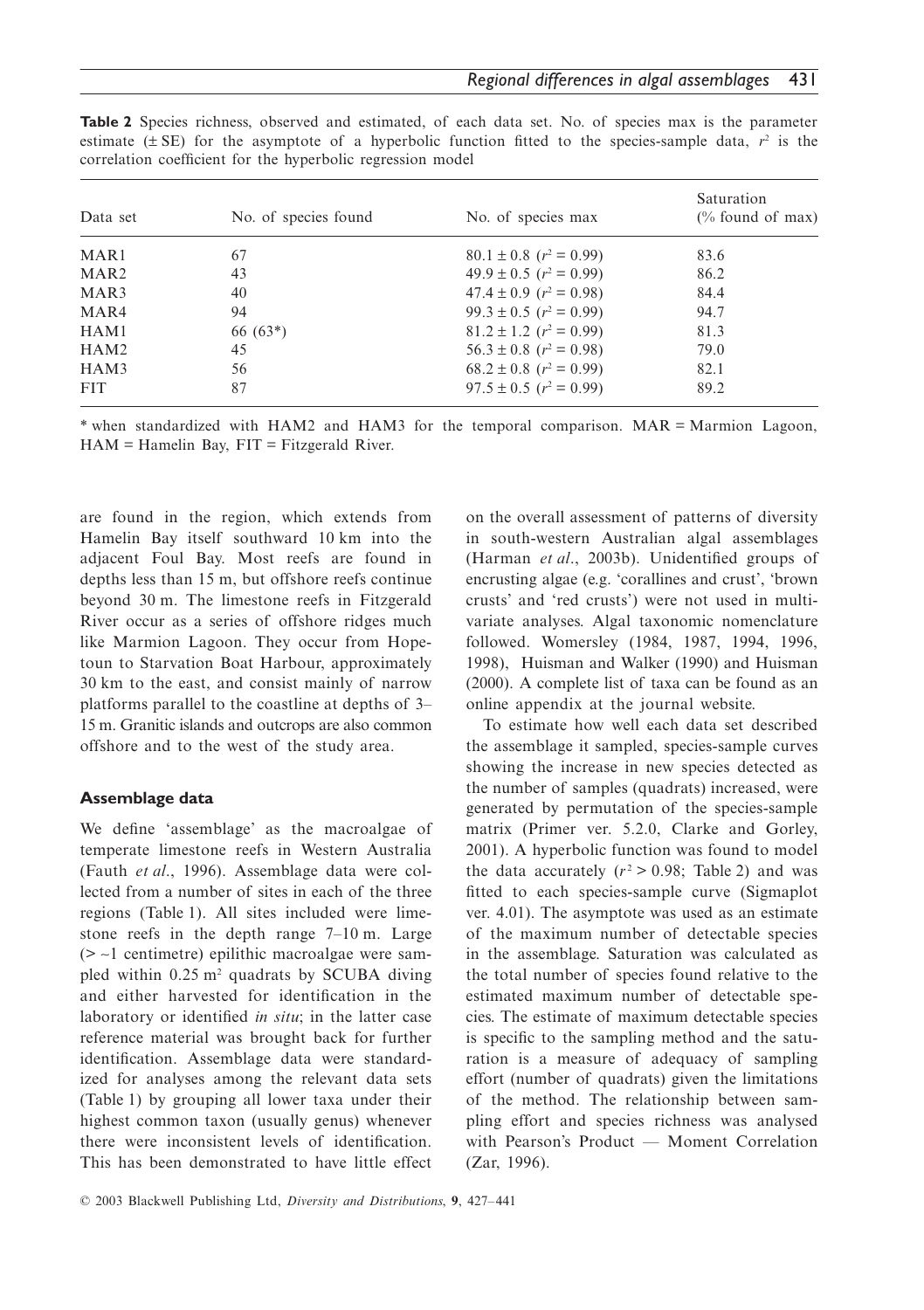### **Multivariate analyses**

All multivariate analyses, except nonparametric multivariate analysis of variance (NP-MANOVA), were conducted in Primer version 5.2.0 (Clarke and Gorley, 2001). Bray-Curtis dissimilarities (Bray and Curtis, 1957) were calculated using species presence-absence data between all quadrat pairs for each set of analyses.

Differences among and within regions were evaluated from three data sets (MAR1, HAM1, FIT; Table 1). Summary statistics on species richness were calculated to describe the distribution of taxa among these three regions. Threedimensional nonmetric multidimensional scaling (nMDS) was used to graphically depict the relationship among samples but only the most informative plot, subjectively selected in terms of apparent groupings, is presented. Analysis of similarities (Anosim: Clarke, 1993), with sites nested within regions, followed by *post hoc* pairwise comparisons, was performed to test the degree of difference among regions. To identify which taxa most influenced the observed patterns by exhibiting consistent differences among groups, percentages of similarities (Simper: Clarke, 1993) were used to calculate the relative contribution of each taxon towards the total dissimilarity between two samples. Assemblage heterogeneity among regions, among sites nested within regions and among quadrats within sites was compared by averaging the mean dissimilarity among samples within each of these levels of nesting. In addition, nested NP-MANOVA (Anderson, 2000, 2001) was performed on a data set reduced by randomly deleting samples to balance the number of sites and quadrats among regions. This analysis is analogous to a nested analysis of variance (Anderson, 2001) and partitions the total multivariate variation into the contributions from each spatial component in the sums of squares (SS). The percentage contribution to the total variation can then be calculated for each level of nesting and this provides a direct measure of their relative importance to assemblage heterogeneity in the data set (Welden and Slauson, 1986).

The temporal variation of algal assemblages was addressed to estimate the bias of using data sets collected at different times for the spatial analyses. Three tests of temporal variation were performed; three data sets collected in Hamelin

Bay each February from 1999 to 2001 (HAM1, HAM2, HAM3; Table 1), two data sets from Marmion Lagoon collected in November 2000 and 2001 (MAR2 and MAR3), and a data set from Marmion Lagoon (MAR4) where the assemblage was sampled approximately every month from May 1999 to April 2001. In this data set samples were grouped into seasons (Autumn: March, April, May; Winter: June, July, August; Spring: September, October, November and Summer: December, January, February) for analysis. Differences in assemblage structure among sampling times were tested with one-way ANOSIM (Clarke and Green, 1988).

## **RESULTS**

#### **Species-sample relationships**

Between 40 and 94 macroalgal taxa were recognized in each of the eight data sets included in this study, and across all data sets there was a significant correlation ( $R = 0.85$ ,  $P = 0.008$ ,  $n = 8$ ) between the number of quadrats sampled and the species richness found. Each data set described the assemblage relatively well as the speciessample curves indicated that more than 80% of the maximum detectable species were picked up in all data sets (Table 2).

## **Regional differences in algal assemblages**

A total of 152 algal taxa were recognized in the three regions (Fig. 2) and the number of taxa was of the same order of magnitude within each region. Only 17 of the 152 taxa (11%) were found in all three regions whereas 101 (66%) taxa were found only in one region. Marmion Lagoon, Hamelin Bay and Fitzgerald River had 31, 21 and 49 unique taxa, respectively (46%, 56% and 32% of the regional algal flora). Hamelin Bay, located midway between Marmion Lagoon and Fitzgerald River, shared more than twice as many taxa with each of these two regions as the two other regions did with each other.

The three regions had significantly different, although overlapping, algal assemblages (Fig. 3, Table 3, Table 4). Generally, there were low contributions to assemblage dissimilarity from individual species in pairwise comparisons among regions (Table 5). The contributions of individual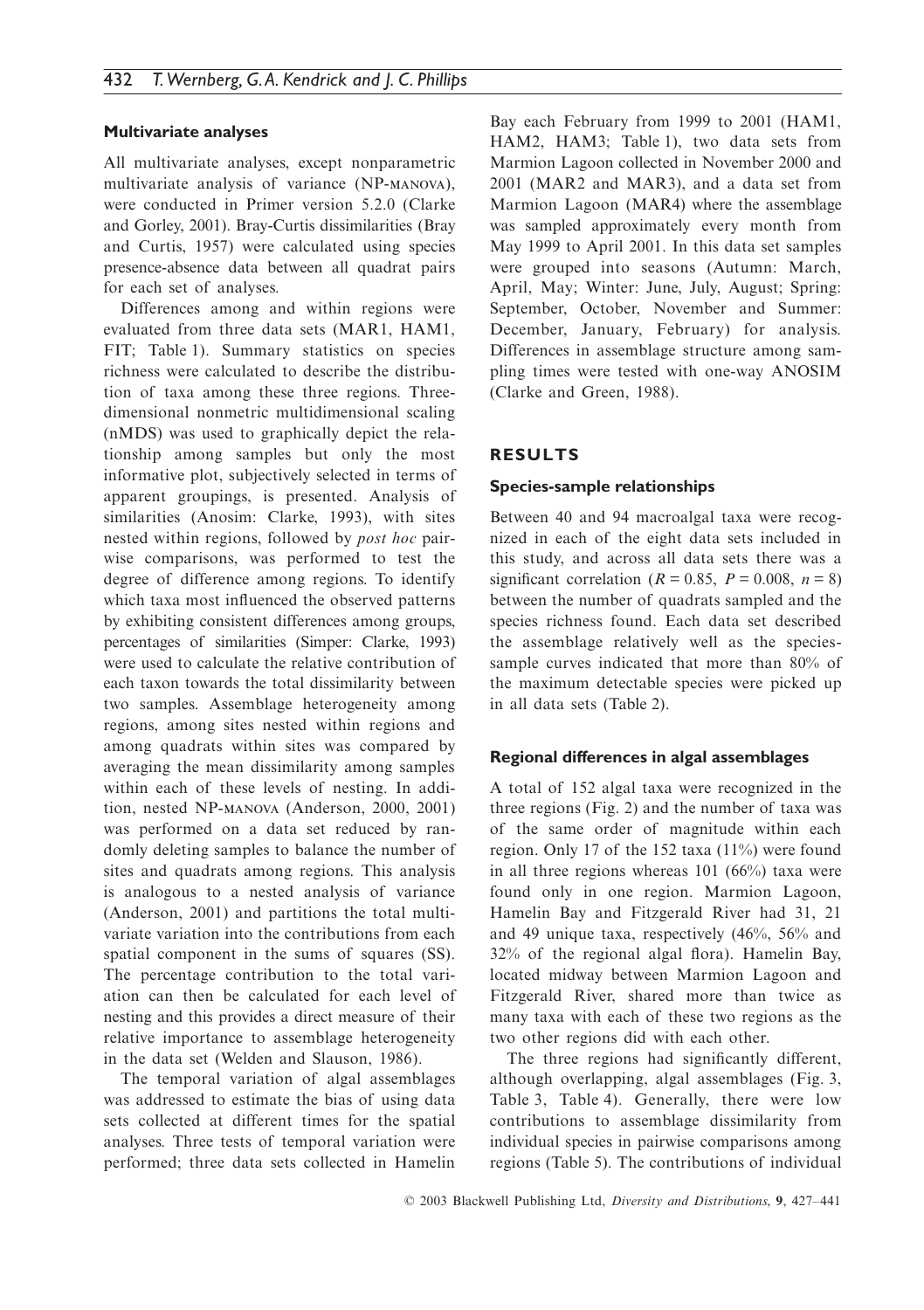

**Fig. 2** Venn-diagram of the distribution of macroalgal taxa among the three regions. Numbers in parentheses are total numbers of species found within a region. The broken lines between Marmion Lagoon and Fitzgerald River indicate that these regions are geographically disjunct.

species to dissimilarity were also not consistent between pairwise comparisons. Changes in algal assemblage structure were associated with changes in both canopy and understorey algae (Table 5). The importance of *Ecklonia radiata* as a canopy species was gradually replaced by Fucalean algae (e.g. *Sargassum* spp., *Cystophora* sp. and *Scytothalia doryocarpa* (Turner) Greville) from Marmion Lagoon to Fitzgerald River and the species richness of the canopy increased three-fold (Fig. 4). Of the 20 species with the highest contribution to within-region similarity, only five were common to all three regions (Table 6).

There were significant differences in assemblage structure among sites nested within regions (Table 3, Table 4). Dissimilarities in assemblage structure were hierarchical with regions > sites > quadrats (Fig. 5). However, the relative contribution of each level of nesting to the total multivariate variation indicated that each level of nesting



**Fig. 3** Three-dimensional nMDS plot of samples of macroalgal presence-absence in Marmion Lagoon, Hamelin Bay and Fitzgerald River. Only dimension 1 (*X*-axis) and dimension 3 (*Y*-axis) are shown.

**Table 3** Results from the two-way nested ANOSIM among regions and *post hoc* pairwise comparisons, based on 999 permutations

|                      | Clarke's R |
|----------------------|------------|
| <b>Global</b> test   |            |
| Regions              | 0.582      |
| Sites (regions)      | 0.632      |
| Pairwise comparisons |            |
| FIT vs. HAM1         | 0.535      |
| FIT vs. MAR1         | 0.678      |
| HAM1 vs. MAR1        | 0.808      |

 $P \le 0.003$ ; MAR = Marmion Lagoon,  $HAM = Hamelin Bay$ ,  $FIT = Fitzgerald River$ .

contributed roughly the same (30–35%; Table 4) to heterogeneity in assemblage structure.

#### **Temporal variation of algal assemblages**

The assemblage structure was barely separable  $(R < 0.25$ , Clarke and Gorley, 2001) among sampling times within both Marmion Lagoon and Hamelin Bay (Table 7). The differences in assemblage structure were as small among seasons as they were among consecutive years.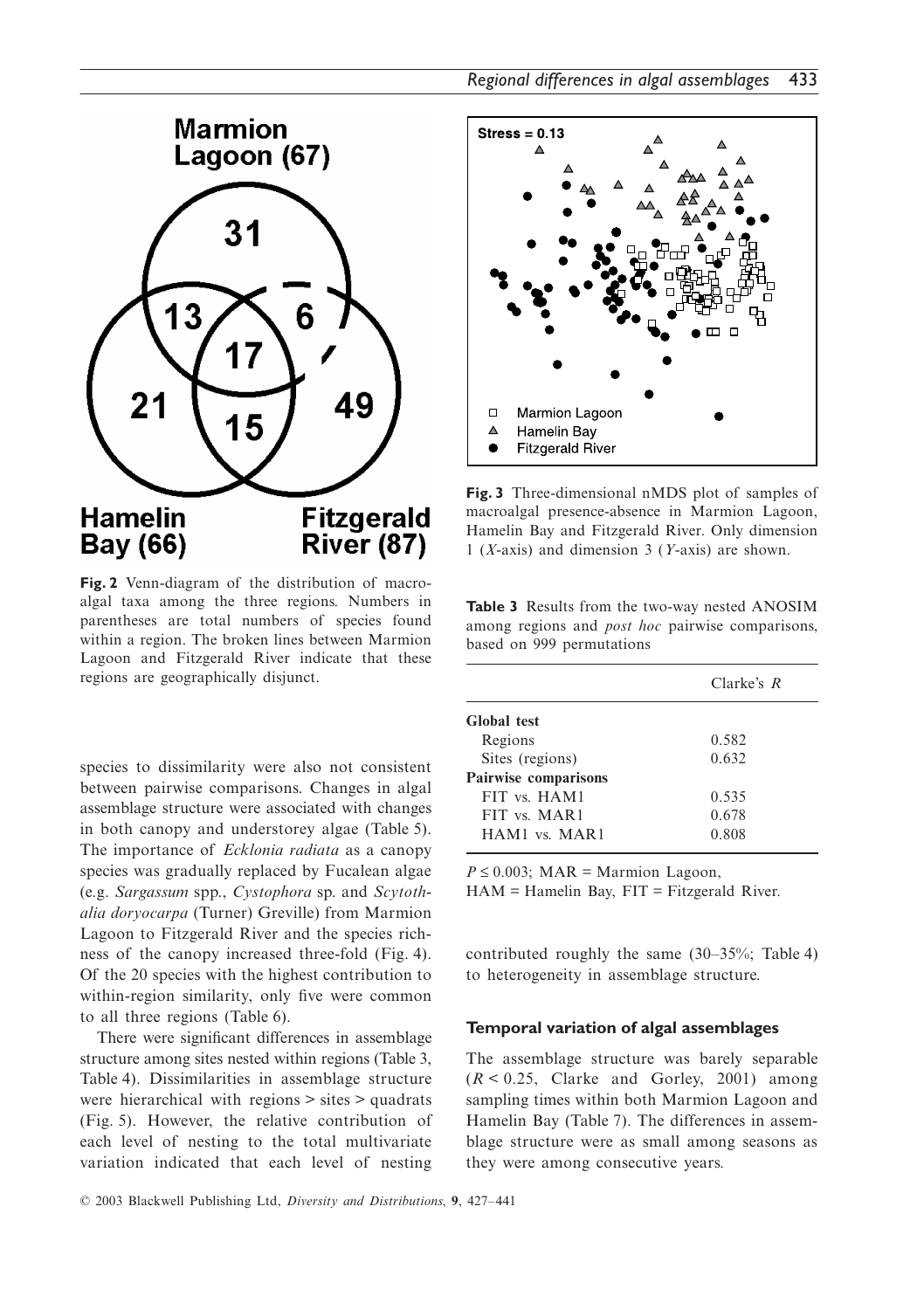| Source of variation | D.f. | SS      | F    |              | % of multivariate<br>variation |
|---------------------|------|---------|------|--------------|--------------------------------|
| Region              |      | 69 892  | 6.47 | ${}_{0.001}$ | 29.9                           |
| Sites (region)      | 15   | 81 030  | 4.71 | ${}_{0.001}$ | 34.7                           |
| Quadrats (sites)    | 72   | 82 5 84 |      |              | 35.4                           |
| Total               | 89   | 233 506 |      |              | 100                            |

**Table 4** Results from NP-MANOVA. 49 999 out of  $>10^{10}$  possible permutations were used to calculate the *P*-values

SS = Percent of multivariate variation is equivalent of percentage Sum of Squares.

**Table 5** The 10 algal species with the highest contribution towards dissimilarity among Marmion Lagoon (MAR1), Hamelin Bay (HAM1) and Fitzgerald River (FIT)

|                               | Abundance<br>$\frac{0}{6}$<br>of quadrats) |                  | Contribution to dissim.<br>among regions $(\%)$ | Consistency of                    |  |
|-------------------------------|--------------------------------------------|------------------|-------------------------------------------------|-----------------------------------|--|
| Species                       | MAR1                                       | HAM1             | mean dissimilarity = $73.7$                     | contribution (mean<br>dissim./SD) |  |
| Metamastophora flabellata (U) | $\mathbf{1}$                               | 60               | 4.6                                             | 1.12                              |  |
| Callophyllis sp. (U)          | 11                                         | 63               | 4.5                                             | 1.13                              |  |
| Peyssonnelia rubra (U)        | $\mathbf{0}$                               | 54               | 4.4                                             | 0.94                              |  |
| Scytothalia doryocarpa (C)    | 3                                          | 60               | 4.4                                             | 1.11                              |  |
| Pterocladia lucida (U)        | 87                                         | 51               | 4.1                                             | 0.86                              |  |
| Amphiroa anceps (U)           | 24                                         | 51               | 4.0                                             | 0.92                              |  |
| Sargassum spp. (C)            | 54                                         | 20               | 3.9                                             | 0.97                              |  |
| Lobophora variegata (U)       | 16                                         | 40               | 3.6                                             | 0.76                              |  |
| Jania sp. (U)                 | $\overline{7}$                             | 49               | 3.6                                             | 0.94                              |  |
| Curdiea obesa (U)             | 12                                         | 40               | 2.3                                             | 0.90                              |  |
|                               | MAR1                                       | <b>FIT</b>       | mean dissimilarity $= 83.3$                     |                                   |  |
| Pterocladia lucida (U)        | 87                                         | $\overline{4}$   | 6.8                                             | 1.54                              |  |
| Unidentified red sp. 1 (U)    | $\boldsymbol{0}$                           | 75               | 5.9                                             | 1.25                              |  |
| Rhodymenia sonderi (U)        | 87                                         | 30               | 5.4                                             | 1.15                              |  |
| Sargassum spp. (C)            | 54                                         | 55               | 3.9                                             | 0.89                              |  |
| Lobophora variegata (U)       | 16                                         | 58               | 3.9                                             | 1.00                              |  |
| Ecklonia radiata (C)          | 99                                         | 58               | 3.5                                             | 0.75                              |  |
| Amphiroa anceps (U)           | 24                                         | 44               | 3.3                                             | 0.83                              |  |
| Chauviniella coriifolia (U)   | 38                                         | 19               | 2.8                                             | 0.79                              |  |
| Sargassum tristichum (C)      | 3                                          | 39               | 2.5                                             | 0.73                              |  |
| Laurencia spp. (U)            | 16                                         | 27               | 2.4                                             | 0.68                              |  |
|                               | HAM1                                       | <b>FIT</b>       | mean dissimilarity $= 84.5$                     |                                   |  |
| Unidentified red sp. 1 (U)    | $\overline{0}$                             | 75               | 4.5                                             | 1.34                              |  |
| Rhodymenia sonderi (U)        | 80                                         | 30               | 3.8                                             | 1.17                              |  |
| Callophyllis sp. (U)          | 63                                         | $\mathbf{1}$     | 3.6                                             | 1.17                              |  |
| Metamastophora flabellata (U) | 60                                         | $\boldsymbol{0}$ | 3.5                                             | 1.10                              |  |
| Peyssonnelia rubra (U)        | 54                                         | $\overline{0}$   | 3.4                                             | 0.93                              |  |
| Scytothalia doryocarpa (C)    | 60                                         | 25               | 3.3                                             | 0.98                              |  |
| Lobophora variegata (U)       | 40                                         | 58               | 3.1                                             | 0.88                              |  |
| Amphiroa anceps (U)           | 51                                         | 44               | 3.1                                             | 0.90                              |  |
| Sargassum spp. (C)            | 20                                         | 55               | 3.0                                             | 0.93                              |  |
| Pterocladia lucida (U)        | 51                                         | $\overline{4}$   | 2.9                                             | 0.95                              |  |

C = canopy species, U = understorey species; determined from SIMPER.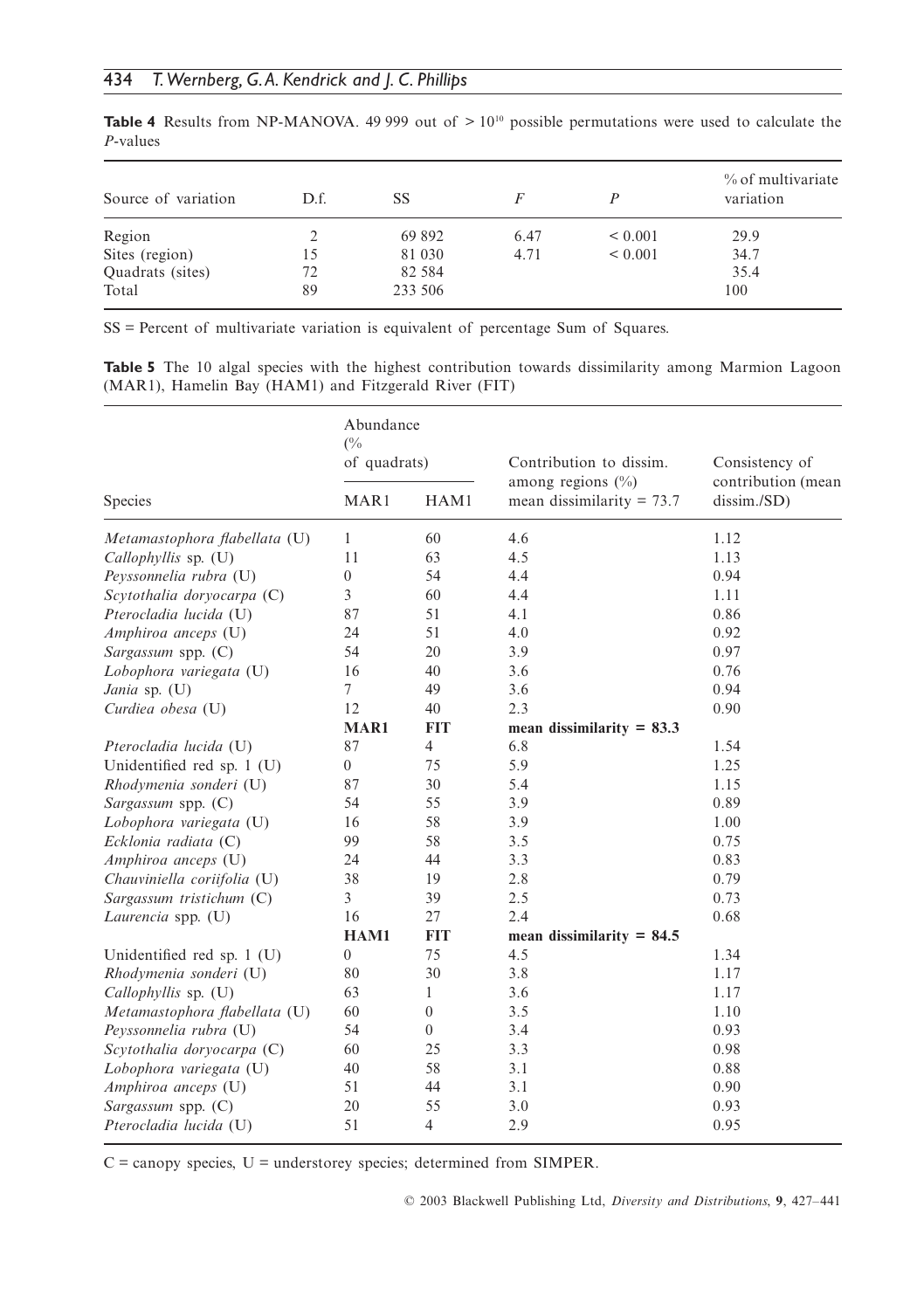

**Fig. 4** The relative importance of *Ecklonia radiata* and Fucalean macroalgae (e.g. *Sargassum* spp., *Cystophora* spp. and *Scytothalia doryocarpa*) as canopy species, and the number of taxa in the canopy, across regions.

**Table 6** Main contributors to similarity within regions, common to all three regions, among the 20 most influential species in each data set. Rank indicate the species' contribution to within-region similarity and abundance gives its frequency of occurrence in the quadrats sampled

|                     | Marmion Lagoon |           | Hamelin Bay |           | Fitzgerald River |           |
|---------------------|----------------|-----------|-------------|-----------|------------------|-----------|
|                     | Rank           | Abundance | Rank        | Abundance | Rank             | Abundance |
| Canopy              |                |           |             |           |                  |           |
| Ecklonia radiata    |                | $99\%$    | 2           | 71%       | $\mathfrak{D}$   | 58%       |
| Sargassum spp.      | 4              | 54%       | 19          | 20%       | 4                | 55%       |
| Understorey         |                |           |             |           |                  |           |
| Rhodymenia sonderi  | 3              | 87%       |             | 80%       | 9                | 30%       |
| Amphiroa anceps     | ⇁              | 24%       |             | 51%       | 5                | 44%       |
| Lobophora variegata | 12             | 16%       | 10          | 40%       | 3                | 58%       |

# **DISCUSSION**

The study area is located well within the broad transition zone between the tropical Damperian and temperate Flindersian macroalgal provinces (Huisman *et al*., 1998). To our knowledge, this floristic gradient has previously only been described qualitatively in compilations of species lists. The structure of algal assemblages associated with *Ecklonia radiata* kelp beds within this overlap zone demonstrated regional, local and small scale organization. Spatial patterns in assemblage structure were consistent with a strong influence from a large-scale geographical cline, despite the

ubiquitous distribution of the dominant and influential canopy species *E. radiata*. However, variation in assemblage structure at local and small spatial scales were of similar magnitude and suggest that processes such as differences in wave exposure and habitat modification by kelp, are very important to the organization of these habitats within regions. Our outcomes support the additive spatial model of algal assemblage organization proposed by Kendrick *et al*. (1999a) where organizational processes acting across scales of metres to kilometres result in variable algal assemblage structures at all spatial scales.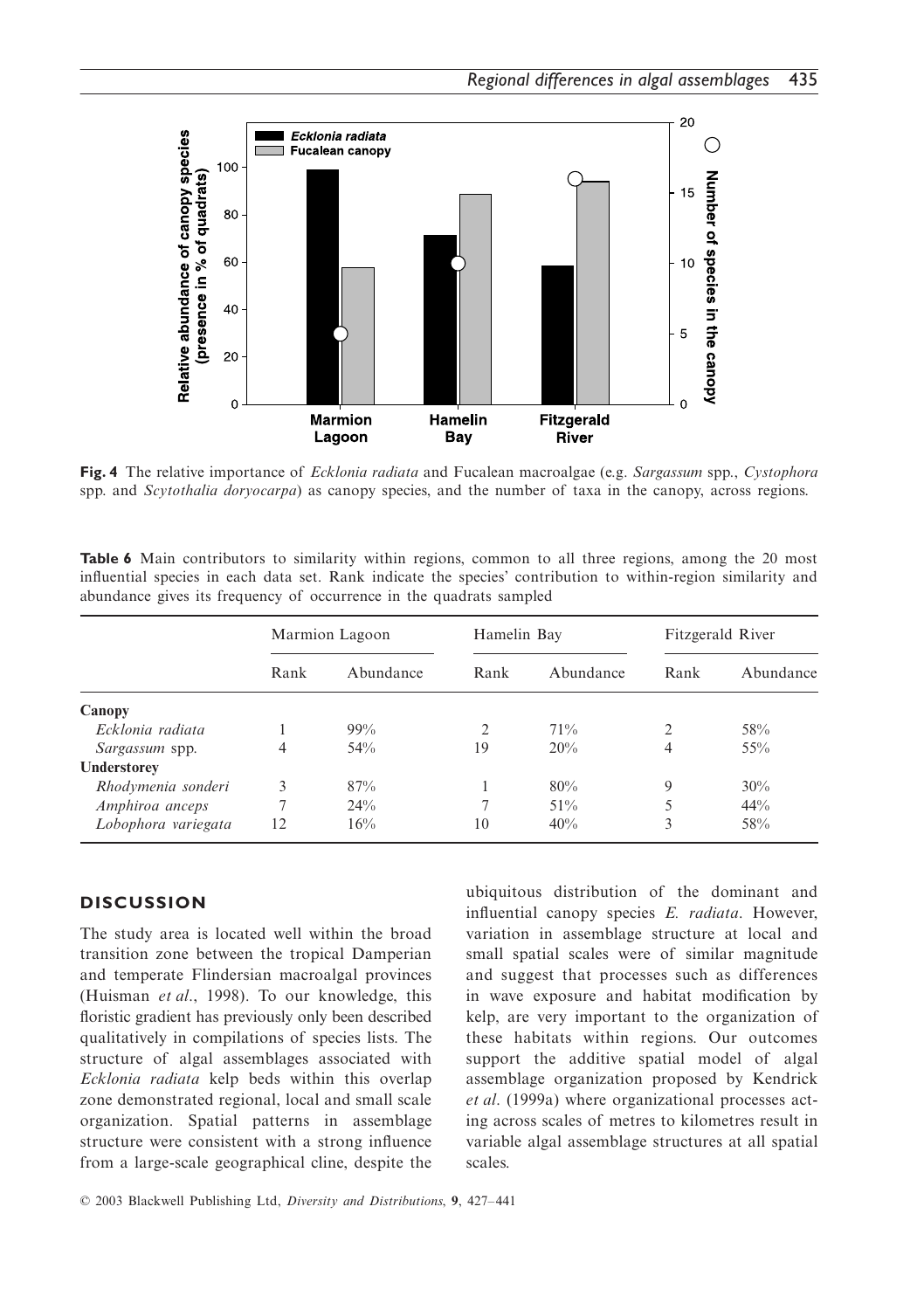

**Fig. 5** Levels of dissimilarity among regions (Marmion Lagoon, Hamelin Bay and Fitzgerald River) separated by hundreds of kilometres, among sites separated by kilometres and among quadrats separated by metres. The dissimilarity among regions is the average of three pairwise comparisons, dissimilarities among sites and quadrats are averages across regions  $(i.e. n = 3)$ .

#### **Species distributions**

South-western Australian kelp beds appear to be similar to other Australian and African kelp beds in terms of total species richness of the algal assemblage. May and Larkum (1981; Jervis Bay) and van der Velde and King (1984; Botany Bay) found 89 and 69 macroalgal species, respectively, in *Ecklonia radiata* kelp beds off New South Wales. O'Hara (2001) found a total of 169 algal species among a diverse range of subtidal habitats in Victoria (including kelp beds) while Shepherd and Womersley (1970) found 132 algal species among many subtidal habitat types around West Island in South Australia. Similarly, in South Africa, Leliaert *et al*. (2000) found 142 macroalgal taxa in the kelp beds around the Cape Peninsula.

The distribution of species was consistent with distinct regional algal assemblages with some overlap between adjacent regions. All regions had a high proportion of unique taxa, although Hamelin Bay had fewer than Marmion Lagoon and Fitzgerald River. Moreover, Hamelin Bay shared more species with Marmion Lagoon and Fitzgerald River

**Table 7** Results from one-way ANOSIMs of temporal differences in assemblage structure in Hamelin Bay and Marmion Lagoon. Autumn is March, April, May; Winter is June, July, August; Spring is September, October, November; and Summer is December, January, February; based on 999 permutations.  $P \le 0.02$ 

| <b>Hamelin Bay</b>          |       |
|-----------------------------|-------|
| February 99 vs. February 00 | 0.197 |
| vs. February 01             |       |
| <b>Marmion Lagoon</b>       |       |
| November 00 ys. November 01 | 0.109 |
| Seasons (May 99–March 02)   | 0.142 |

than these regions did with each other. The southern Australian algal flora has the highest proportion of endemic species in the world (Bolton, 1994) and to a large degree this has been attributed to the region being relatively stable since the Eocene and the historical and contemporary influence of the Leeuwin Current (Phillips, 2001). Contrary to all other eastern boundary currents in the southern hemisphere the Leeuwin Current flows south (Pearce, 1991), bringing warm water down along the west coast, around the capes and onto the south coast. The transition zone between tropical and temperate algal floras is therefore very large unlike that found around the South African Cape (Bolton, 1986; Anderson *et al*., 1997; Leliaert *et al*., 2000), but similar to that described by Schiel (1990) from New Zealand.

In the Capes region, where Hamelin Bay is located, a cold summer inshore current called the Capes Current moves northwards counter to the Leeuwin Current (Gersbach *et al*., 1999; Pearce and Pattiaratchi, 1999). The Capes Current may obstruct southward dispersal along the coast, isolating Hamelin Bay from Marmion Lagoon and increasing the effective dispersal distance between the west and the south coast. As most macroalgae have very limited long-range dispersal properties (van den Hoek, 1987) this could have implications for the exchange of species among regions.

Seventeen taxa of macroalgae were found in all three regions but only four of these (*Sargassum* spp., *Rhodymenia sonderi* P. Silva, *Amphiroa anceps* (Lamarck) Decaisne and *Lobophora variegata* (Lamouroux) Womersley ex. Oliveira), other than *E. radiata*, contributed markedly to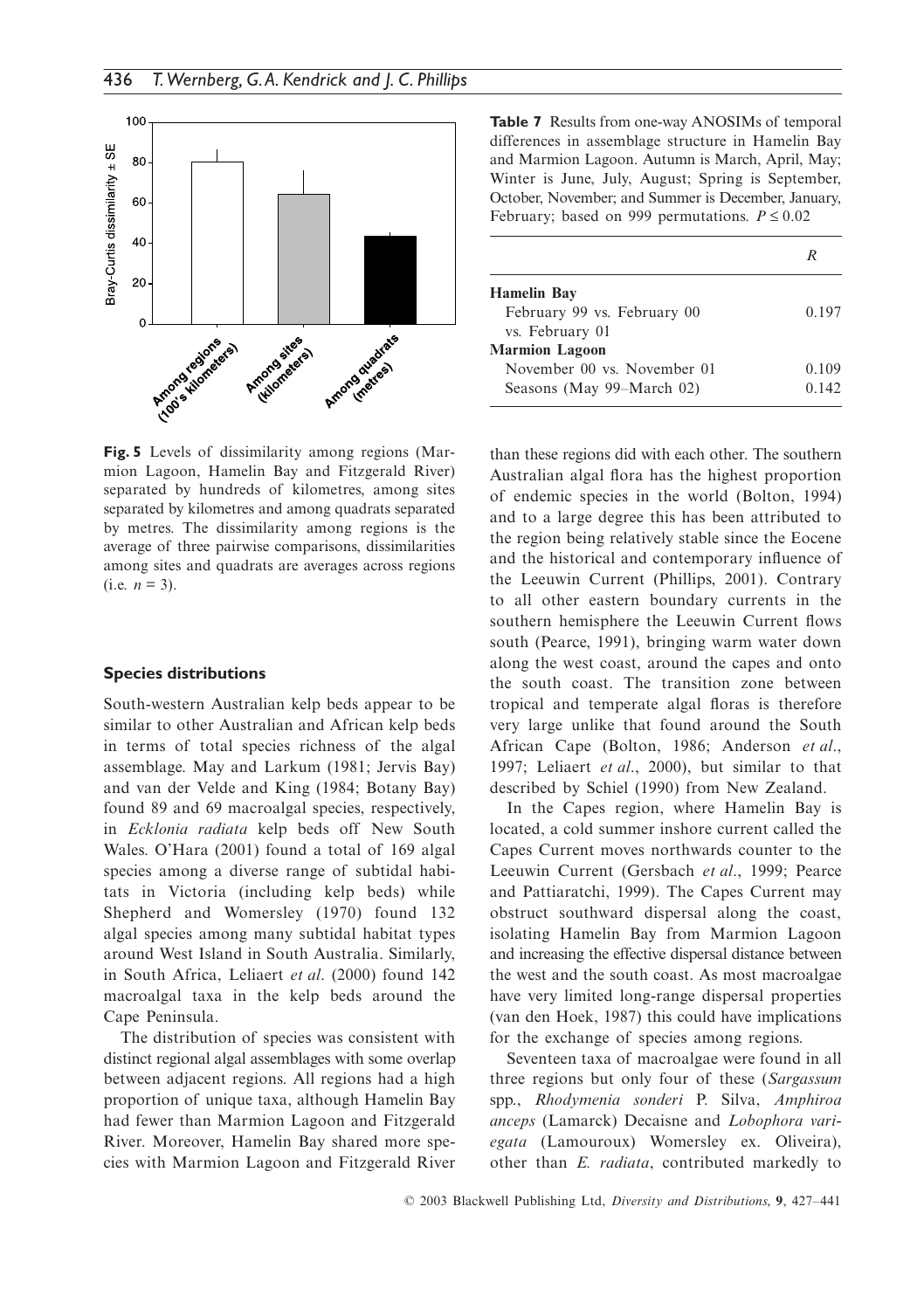similarity in assemblage structure within all regions. These species are also common components of *E. radiata* kelp beds in other parts of Australia (May and Larkum, 1981; van der Velde and King, 1984; Kennelly and Underwood, 1992), and while there appear to be no broad associations of algae justifying the definition of a universal kelp bed assemblage in Australia, there may be a core group of widely distributed algae which are often found in association. Interestingly, these species do not appear to be adapted to live in the biogenically modified environment under the kelp but rather in the low-kelp density gaps of the canopy (Kendrick *et al*., 1999a), suggesting that the association may be a response to similar environmental conditions rather than an association with kelp *per se*. As such, the positive interactions (Callaway, 1998) apparent across large spatial scales may represent a release from negative interactions on smaller spatial scales.

The kelp *Ecklonia radiata* decreases in importance as a canopy species from Marmion Lagoon to Fitzgerald River. This outcome is consistent with studies from the south coast showing a predominance of Fucalean algae in many places (e.g. Shepherd and Womersley, 1970; Collings and Cheshire, 1998; Goodsell *et al*., 2003). Causes for the change in canopy dominance requires further study, although the decrease in water temperature may play a major organizing role (see Hatcher *et al*., 1987 for *E. radiata* and Womersley, 1987 for Fucalean algae).

# **Assemblage organization**

Heterogeneity in macroalgal assemblage structure appears to be organized by a hierarchy of processes where the relative importance of each process intergrades with changing spatial scales (Levin, 2000) such that the effect of kelp, and factors affecting the distribution of kelp, are superimposed on a larger geographical cline. Because of their obviously large influence on algal assemblage structure, understanding canopy– understorey interactions may be the key to deciphering the small-scale 'noise' clouding largerscale patterns in assemblage structure and biodiversity (Kendrick *et al*., 1999a).

Differences among sites within regions, and, in particular, among quadrats within sites, were smaller albeit of the same magnitude as differences from region to region, suggesting that small-scale processes are equally important determinants of algal assemblage structure. Specifically, the canopy density of *Ecklonia radiata* varies at this spatial scale (Kendrick *et al*., 1999a; Wernberg, 2003), and *E. radiata* exerts a strong influence on macroalgal assemblage structure through modification of light and the physical environment (Kennelly, 1987b; Daume *et al*., 1999; Kendrick *et al*., 1999a, 2003; Melville and Connell, 2001). Grazing, a process often attributed to patterns at smaller spatial scales (Andrew and Jones, 1990; Jones, 1992; Andrew, 1993), does not appear to be a major factor in determining algal assemblage structure in Western Australia and abundances of the main invertebrate grazers, urchins (*Heliocidaris erythrogramma*, *Phyllacanthus irregularis* and *Centrostephanus tenuispinus*) and gastropods (*Turbo torquatus*, *Australium squamifera* and *Haliotis scalaris*) are generally very low (Fowler-Walker and Connell, 2002; Vanderklift, 2002). This is in contrast to the east coast of Australia (Andrew and Jones, 1990; Andrew, 1993; Fowler-Walker and Connell, 2002), northern New Zealand (Schiel, 1990) and east of Cape Point in South Africa (Anderson *et al*., 1997; Leliaert *et al*., 2000), but similar to observations from South Australia (Fowler-Walker and Connell, 2002), the South Island of New Zealand (Schiel, 1990) and west of Cape Point in South Africa (Anderson *et al*., 1997; Leliaert *et al*., 2000). We believe absence of macroinvertebrate grazers partly explains the predominance of foliose algae in the kelp understory in southwest Australia.

Macroalgal assemblage structure was relatively consistent on temporal scales from months to a few years in both Hamelin Bay and in Marmion Lagoon. Interannual and seasonal differences in macroalgal assemblages were 2–3 times less than differences reported from the regional study. The relatively small temporal variation in macroalgal assemblage structure, which probably reflects a dominance of perennial species, is consistent with observations from elsewhere in Australia. Both Shepherd and Womersley (1970; West Island, South Australia) and May and Larkum (1981; Jervis Bay, New South Wales) found the majority of species to be present in the macroalgal assemblage year round with only few species showing distinct seasonal patterns.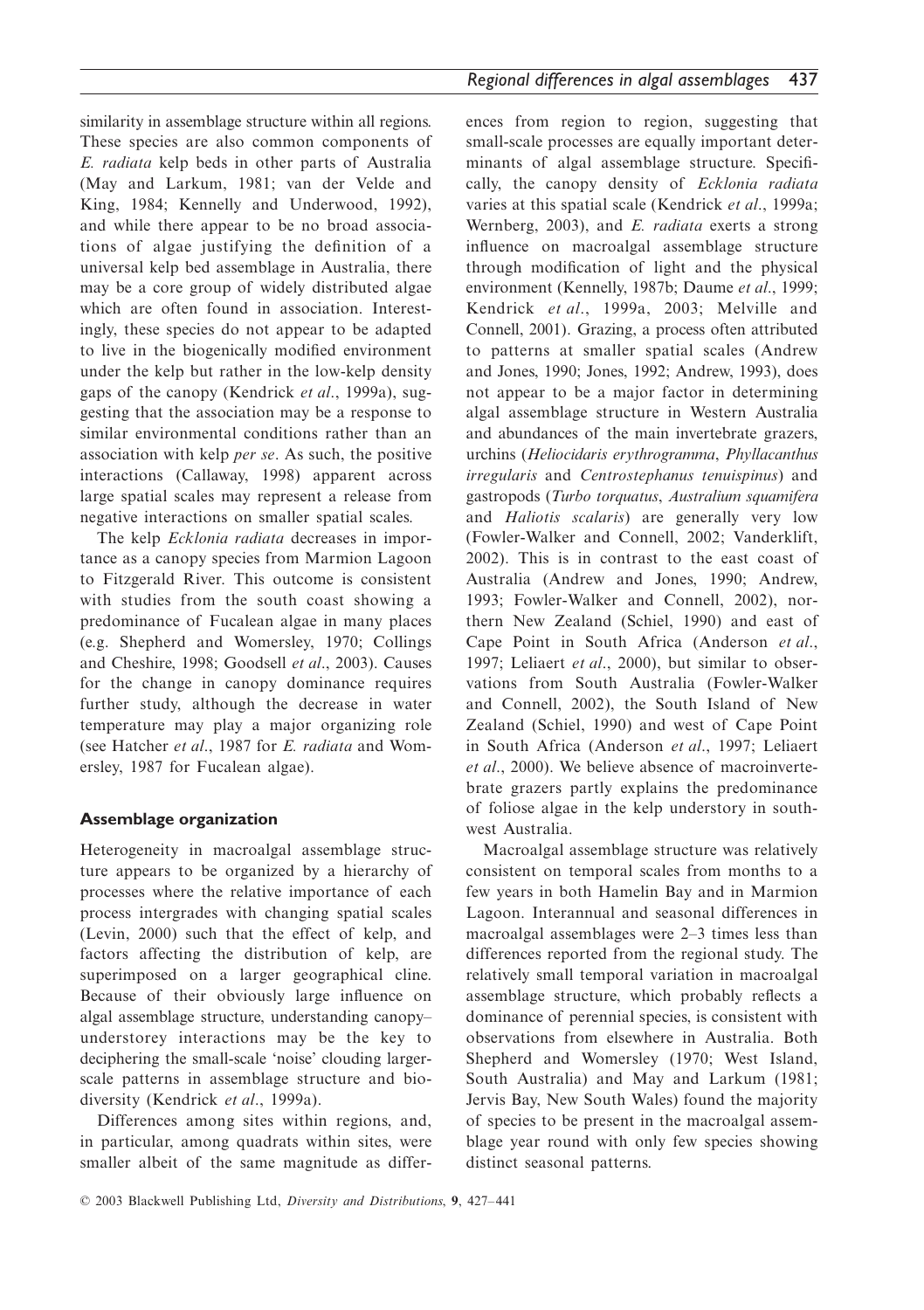# **Limitations of compiled data: sampling biases**

A mensurative experiment designed to test specific hypotheses about spatial patterns would have been more powerful than the 'meta-analysis' approach taken here. However, often logistics and funding precludes such large-scale experiments. Differences in sampling design and methods were the major inconsistencies among the data sets included in this study. For instance, some data sets were sampled by *in situ* identification of taxa, whereas sampling in others involved harvesting and laboratory identification. The former method tended to underestimate rare and small species and thus total species numbers and occurrences. Not all taxa could be identified to species but this is unlikely to affect our assemblage comparisons. Patterns of species composition have been shown to be consistent at genus and higher taxonomic levels in south-western Australia, because in many genera there are low numbers of species, and species within genera tend to have the same ecological requirements (Harman *et al*., 2003b). The positive correlation between regional species richness and the number of quadrats sampled is also a potentially serious bias. This relationship is confounded by total area and the diversity of subhabitats (i.e. number of sites) sampled, both of which are known to influence the number of detected species (Huston, 1994).

These methodological differences are important, but we think they are of lesser significance in the current regional comparison because any bias would contribute to an underestimation of the difference among assemblages: only Fitzgerald River (FIT), which was the most species rich data set, used *in situ* identification. All regions had similar saturation of species-sample curves despite different numbers of quadrats sampled. In conclusion, algal assemblages associated with kelp beds on limestone reefs in south-western Australia are distinct over spatial scales of hundreds of kilometres. The differences among algal assemblages over spatial scales of metres to kilometres however, have similar magnitudes as differences among regions, and these spatial patterns are stronger than temporal differences from seasons to a few years. Our results suggest that local (kilometre) and small-scale (metre)

processes contribute considerably to heterogeneity in macroalgal assemblages and, in particular, our results are consistent with *E. radiata* exerting a strong influence on macroalgal assemblage structure on spatial scales of metres.

# **ACKNOWLEDGMENTS**

This study was compiled by T. Wernberg while on a Ph.D. scholarship from the Danish Natural Science Research Council and the Danish Research Academy. Collection of the Fitzgerald River data set (FIT) was funded by the Conservation and Land Management, Marine Conservation Branch (CALM, MCB), Perth. Collection of the Hamelin Bay 1999 data set (HAM1; 'Capes Survey') was funded by the Natural Heritage Trust's Coast and Clean Seas Marine Protected Area Program and CALM, MBC. We thank J. Colman, K. Bancroft and C. Simpson for access to the data. Collection of the Hamelin Bay 2000 and 2001 data sets (HAM2, HAM3) were funded by an Australian Research Council (ARC) small grant to G.A. Kendrick and a New Zealand Science and Technology postdoctoral fellowship grant to E. Harvey. E. Harvey and in particular N. Harman provided indispensable assistance with the fieldwork and data processing. Marmion data (MAR1) were collected by J.C. Phillips, P. Lavery and G.A. Kendrick as part of an honours thesis for J.C. Phillips. The collection of remaining Marmion data (MAR2, MAR3, MAR4) was funded by T. Wernberg's Ph.D. scholarship. M. Polifrone, B. Toohey, M.A. Vanderklift and A.J. Smit provided assistance in the field for the collection of these data. Finally, we would like to thank M.A. Vanderklift, N. Goldberg and J. McDonald for discussions and comments on the manuscript.

# **SUPPLEMENTARY MATERIAL**

The following material is available from: <http://> blackwellpublishing.com/products/journals/suppmat/ DDI/DDI048/DDI048sm.htm

**Table S1.** Presence-absence of macroalgae in the data sets used in the geographical (MAR1, HAM1, FIT) and temporal (MAR2, MAR3; MAR4; HAM1, HAM2, HAM3) analyses of heterogeneity in macroalgal assemblages in southwestern Western Australia. Numbers are quadrats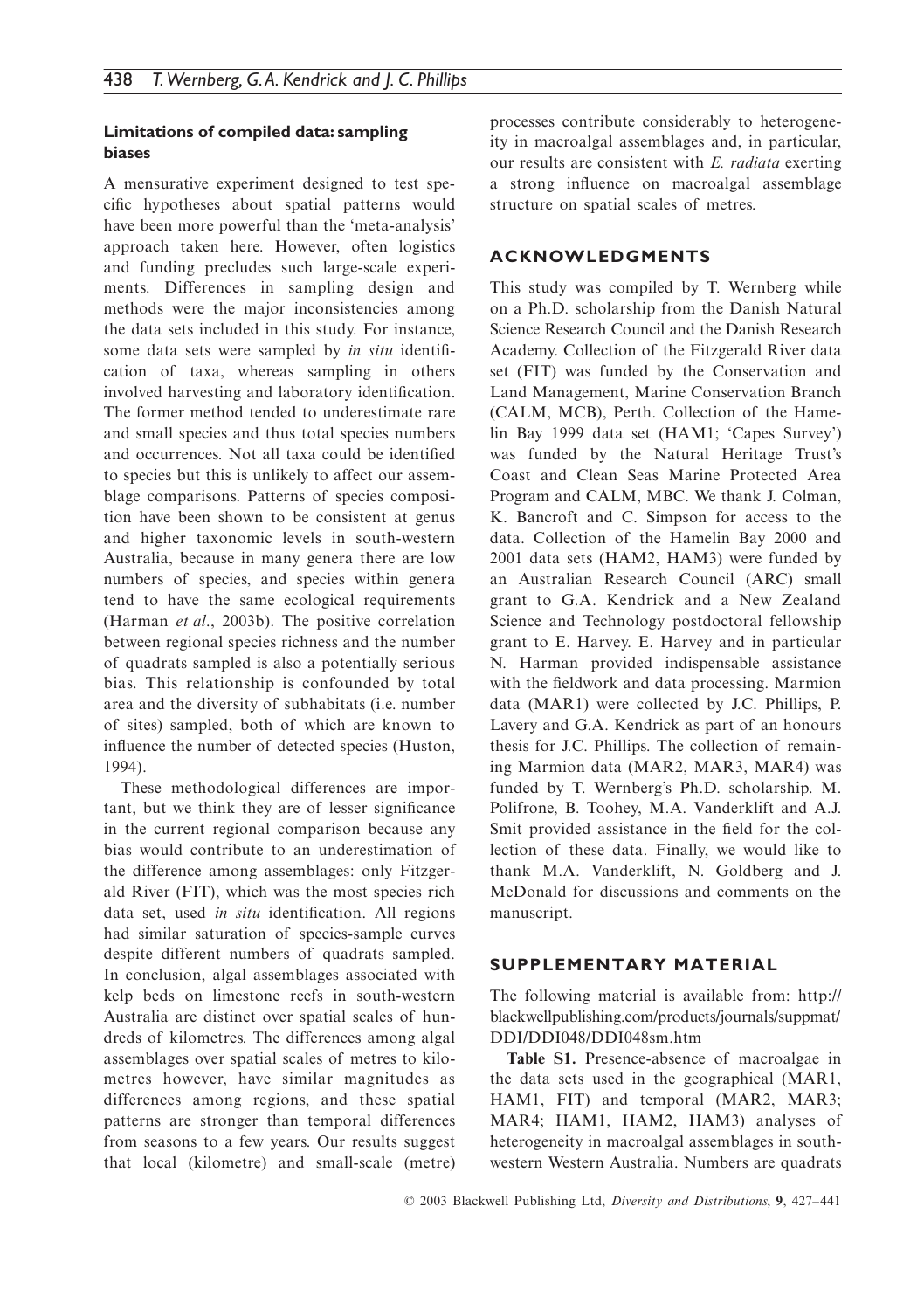with the taxon registered. Time of collection varied among data sets. Marmion Lagoon: MAR1 Apr–May 1996, MAR2 Nov 2000, MAR3 Nov 2001, MAR4 May 1999–Apr 2001. Hamelin Bay: HAM1 Jan–Feb 1999, HAM2 Feb 2000, HAM3 Feb 2001. The marine environment neighbouring the Fitzgerald River National Park: FIT Feb–Mar 1998. Au (autumn) = Mar, Apr, May; Wi (winter) = Jun, Jul, Aug; Sp (spring) = Sep, Oct, Nov; Su  $(summer) = Dec$ , Jan. Feb.

## **REFERENCES**

- Anderson, M.J. (2000) *NP-MANOVA: a FORTRAN computer Program for non-parametric Multivariate Analysis of Variance (for any two-factor ANOVA Design) using permutation tests*. Department of Statistics. University of Auckland, New Zealand.
- Anderson, M.J. (2001) A new non-parametric multivariate analysis of variance. *Austral Ecology*, **26**, 32–46.
- Anderson, R.J., Carrick, P., Levitt, G.J. & Share, A. (1997) Holdfasts of adult kelp *Ecklonia maxima* provide refuges from grazing for recruitment of juvenile kelps. *Marine Ecology Progress Series*, **159**, 265–273.
- Andrew, N.L. (1993) Spatial heterogeneity, sea urchin grazing and habitat structure on reefs in temperate Australia. *Ecology*, **74**, 292–302.
- Andrew, N.L. & Jones, G.P. (1990) Patch formation by herbivorous fish in a temperate Australian kelp forest. *Oecologia*, **85**, 57–68.
- Andrew, N.L. & O'Neill, A.L. (2000) Large-scale patterns in habitat structure on subtidal rocky reefs in New South Wales. *Marine and Freshwater Research*, **51**, 255–263.
- Bancroft, K.P. & Davidson, J.A. (2000) Biological Data from a Survey of the Major Marine Benthic Habitats of the South Coast Between Red Island and Starvation Boat Harbour (23 March–2 April 1998). *Marine Conservation Branch*. Department of Conservation and Land Management, Perth.
- Bolton, J.J. (1986) Marine phytogeography of the Benguela upwelling region on the west coast of southern Africa: a temperature dependent approach. *Botanica Marina*, **29**, 251–259.
- Bolton, J.J. (1994) Global seaweed diversity: patterns and anomalies. *Botanica Marina*, **37**, 241– 245.
- Bray, J.R. & Curtis, J.T. (1957) An ordination of the upland forest communities of southern Wisconsin. *Ecological Monographs*, **7**, 325–349.
- Callaway, R.M. (1998) Are positive interactions species × specific? *Oikos*, **82**, 202–207.
- Clarke, K.R. (1993) Non-parametric multivariate analyses of changes in community structure. *Australian Journal of Ecology*, **18**, 117–143.
- Clarke, K.R. & Gorley, R.N. (2001) *Primer v5: user manual/tutorial*. PRIMER-E Ltd, Plymouth, UK.
- Clarke, K.R. & Green, R.H. (1988) Statistical design and analysis for a 'biological effects' study. *Marine Ecology Progress Series*, **46**, 213–226.
- Cleland, C.E. (2001) Historical science, experimental science, and the scientific method. *Geology*, **29**, 987–990.
- Collings, G.J. & Cheshire, A.C. (1998) Composition of subtidal macroalgal communities of the lower gulf waters of South Australia, with reference to water movement and geographical separation. *Australian Journal of Botany*, **46**, 657–669.
- Connell, S.D. (2003) Negative effects overpower the positive of kelp to exclude invertebrates from the understorey community in press. *Oecologia*, in press.
- Daume, S., Brand-Gardner, S. & Woelkerling, W.J. (1999) Community structure of nongeniculate coralline red algae (Corallinales, Rhodophyta) in three boulder habitats in southern Australia. *Phycologia*, **38**, 138–148.
- Fauth, J.E., Bernardo, J., Camara, M., Resetarits, W.J., Jr Van Buskirk, J. & McCollum, S.A. (1996) Simplifying the jargon of community ecology: a conceptual approach. *American Naturalist*, **147**, 282–286.
- Foster, M.S. (1990) Organization of macroalgal assemblages in the Northeast Pacific: The assumption of homogeneity and the illusion of generality. *Hydrobiologia*, **192**, 21–33.
- Fowler-Walker, M.J. & Connell, S.D. (2002) Opposing states of subtidal habitat across temperate Australia: consistency and predictability in kelp canopy benthic associations. *Marine Ecology Progress Series*, **240**, 49–56.
- Gersbach, G.H., Pattiaratchi, C.B., Ivey, G.N. & Cresswell, G.R. (1999) Upwelling on the south-west coast of Australia — source of the Capes Current? *Continental Shelf Research*, **19**, 363–400.
- Goodsell, P.J., Fowler-Walker, M.J., Gillanders, B.M. & Connell, S.D. (2003) Variations in the spatial configuration of algae in subtidal forests: implications for invertebrate assemblages in press. *Austral Ecology*, in press.
- Harman, N., Harvey, E.S. & Kendrick, G.A. (2003a) Differences in fish assemblages from different reef habitats at Hamelin Bay, south-western Australia. *Marine and Freshwater Research*, **54**, 1–8.
- Harman, N., Kendrick, G.A., Harvey, E.S., Vanderklift, M.A. & Walker, D.I. (2003b) Use of surrogates for the rapid assessment of marine biodiversity in press. *Proceedings of the World Congress on Aquatic Protected Areas, Cairns, Australia*, August 2002. Cairns, Qld., Australia.
- Hatcher, A. (1989) Variation in the components of benthic community structure in a coastal lagoon as a function of spatial scale. *Australian Journal of Marine and Freshwater Research*, **40**, 79–96.
- Hatcher, B.G., Kirkman, H. & Wood, W.F. (1987) Growth of the kelp *Ecklonia radiata* near the
- © 2003 Blackwell Publishing Ltd, *Diversity and Distributions*, **9**, 427–441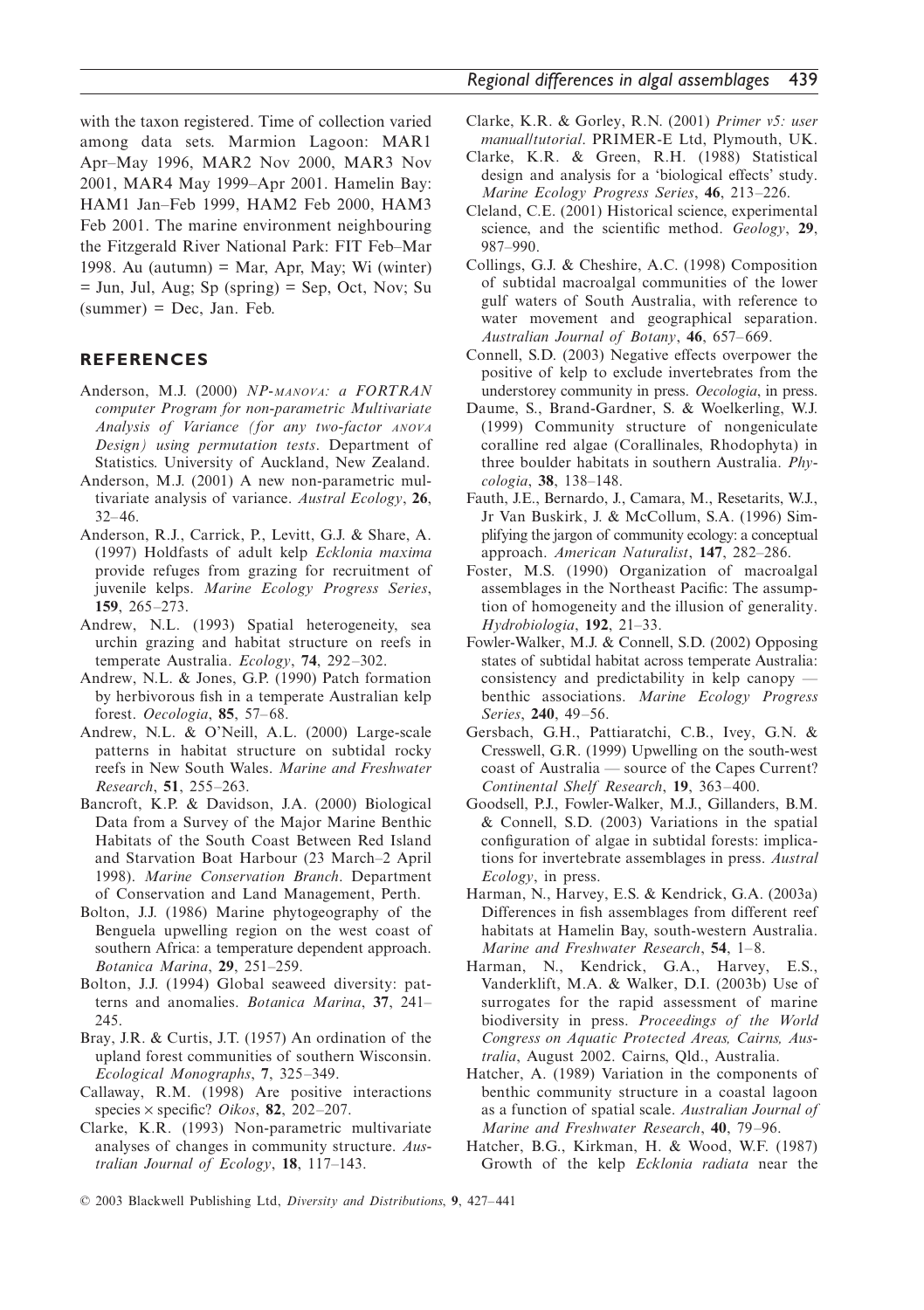northern limit of its range in Western Australia. *Marine Biology*, **95**, 63–72.

- van den Hoek, C. (1987) The possible significance of long-range dispersal for the biogeography of seaweeds. *Helgoländer Meeresuntersuchungen*, **41**, 261–272.
- Huisman, J.M. (2000) *Marine Plants of Australia*. University of Western Australia Press, Perth.
- Huisman, J.M., Cowan, R.A. & Entwisle, R.A. (1998) Biodiversity of Australian marine macroalgae: a progress report. *Botanica Marina*, **41**, 89–93.
- Huisman, J.M. & Walker, D.I. (1990) A catalogue of the marine plants of Rottnest Island, Western Australia, with notes on their distribution and biogeography. *Kingia*, **1**, 349–459.
- Huston, M.A. (1994) *Biology Diversity: the Coexistence of Species on Changing Landscapes*, Cambridge University Press, Cambridge.
- Jones, G.P. (1992) Interactions between herbivorous fishes and macroalgae on a temperate rocky reef. *Journal of Experimental Marine Biology and Ecology*, **159**, 217–235.
- Kendrick, G.A. (1999) Western Australia. In: *Under Southern Seas — the Ecology of Australia's Rocky Reefs* (ed. N. Andrew), pp. 50–57. University of New South Wales Press Ltd., Sydney.
- Kendrick, G.A., Brearly, A., Prince, J., Harvey, E., Sim, C., Bancroft, K.P., Huisman, J. & Stocker, L. (1999b) *Biological Survey of the Major Benthic Habitats of the Geographe Bay — Capes — Hardy Inlet Region (Geographe Bay to Flinders Bay) 28 January–8 February 1999. Marine Conservation Branch*, Department of Conservation and Land Management, Perth.
- Kendrick, G.A., Harvey, E., Wernberg, T., Harman, N. & Goldberg, N. (2003) The role of disturbance in maintaining diversity of benthic macroalgal assemblages in southwestern Australia. *The Japanese Journal of Phycology (Sorui) Suppl*, in press.
- Kendrick, G.A., Lavery, P.S. & Phillips, J.C. (1999a) Influence of *Ecklonia radiata* kelp canopy structure on macro-algal assemblages in Marmion Lagoon, Western Australia. *Hydrobiologia*, **399**, 275–283.
- Kennelly, S.J. (1987a) Inhibition of kelp recruitment by turfing algae and consequences for an Australian kelp community. *Journal of Experimental Marine Biology and Ecology*, **112**, 49–60.
- Kennelly, S.J. (1987b) Physical disturbances in an Australian kelp community. II. Effects on understorey species due to differences in kelp cover. *Marine Ecology Progress Series*, **40**, 155–165.
- Kennelly, S.J. (1989) Effects of kelp canopies on understorey species due to shade and scour. *Marine Ecology Progress Series*, **50**, 215–224.
- Kennelly, S.J. & Underwood, A.J. (1992) Fluctuations in the distributions and abundances of species in sublittoral kelp forests in New South Wales. *Australian Journal of Ecology*, **17**, 367–382.
- Kennelly, S.J. & Underwood, A.J. (1993) Geographic consistencies of effects of experimental physical disturbance on understorey species in sublittoral kelp forests in central New South Wales. *Journal of Experimental Marine Biology and Ecology*, **168**, 35–58.
- Leliaert, F., Anderson, R.J., Bolton, J.J. & Coppejans, E. (2000) Subtidal understorey algal community structure in kelp beds around the Cape Peninsula (Western Cape, South Africa). *Botanica Marina*, **43**, 359–366.
- Levin, S.A. (2000) Multiple scales and the maintenance of biodiversity. *Ecosystems*, **3**, 498–506.
- May, V. & Larkum, A.W.D. (1981) A subtidal transect in Jervis Bay, New South Wales. *Australian Journal of Ecology*, **6**, 439–457.
- Melville, A.J. & Connell, S.D. (2001) Experimental effects of kelp canopies on subtidal coralline algae. *Austral Ecology*, **26**, 102–108.
- Middelboe, A.L., Sand Jensen, K. & Brodersen. K. (1997) Patterns of macroalgal distribution in the Kattegat-Baltic region. *Phycologia*, **36**, 208–219.
- O'Hara, T.D. (2001) Consistency of faunal and floral assemblages within temperate subtidal rocky reef habitats. *Marine and Freshwater Research*, **52**, 853–863.
- Pearce, A.F. (1991) Eastern boundary currents of the southern hemisphere. *Journal of the Royal Society of Western Australia*, **74**, 35–45.
- Pearce, A. & Pattiaratchi, C. (1999) The Capes Current: a summer countercurrent flowing past Cape Leeuwin and Cape Naturaliste, Western Australia. *Continental Shelf Research*, **19**, 401–420.
- Phillips, J.A. (1998) Marine conservation initiatives in Australia: their relevance to the conservation of macroalgae. *Botanica Marina*, **41**, 95–103.
- Phillips, J.A. (2001) Marine macroalgal biodiversity hotspots: why is there high species richness and endemism in southern Australian marine benthic flora? *Biodiversity and Conservation*, **10**, 1555–1577.
- Phillips, J.C., Kendrick, G.A. & Lavery, P.S. (1997) A test of a functional group approach to detecting shifts in macroalgal communities along a disturbance gradient. *Marine Ecology Progress Series*, **153**, 125–138.
- Schiel, D.R. (1990) Macroalgal assemblages in New Zealand: structure, interactions and demography. *Hydrobiologia*, **192**, 59–76.
- Schiel, D.R. & Foster, M.S. (1986) The structure of subtidal algal stands in temperate waters. *Oceanography and Marine Biology Annual Reviews*, **24**, 265–307.
- Searle, D.J. & Semeniuk, V. (1985) The natural sectors of the inner Rottnest Shelf coast adjoining the Swan Coastal Plain. *Journal of the Royal Society of Western Australia*, **67**, 116–136.
- Shepherd, S.A. & Womersley, H.B.S. (1970) The sublittoral ecology of West Island, South Australia 1. Environmental features and the algal ecology. *Transactions of the Royal Society of South Australia*, **94**, 105–137.